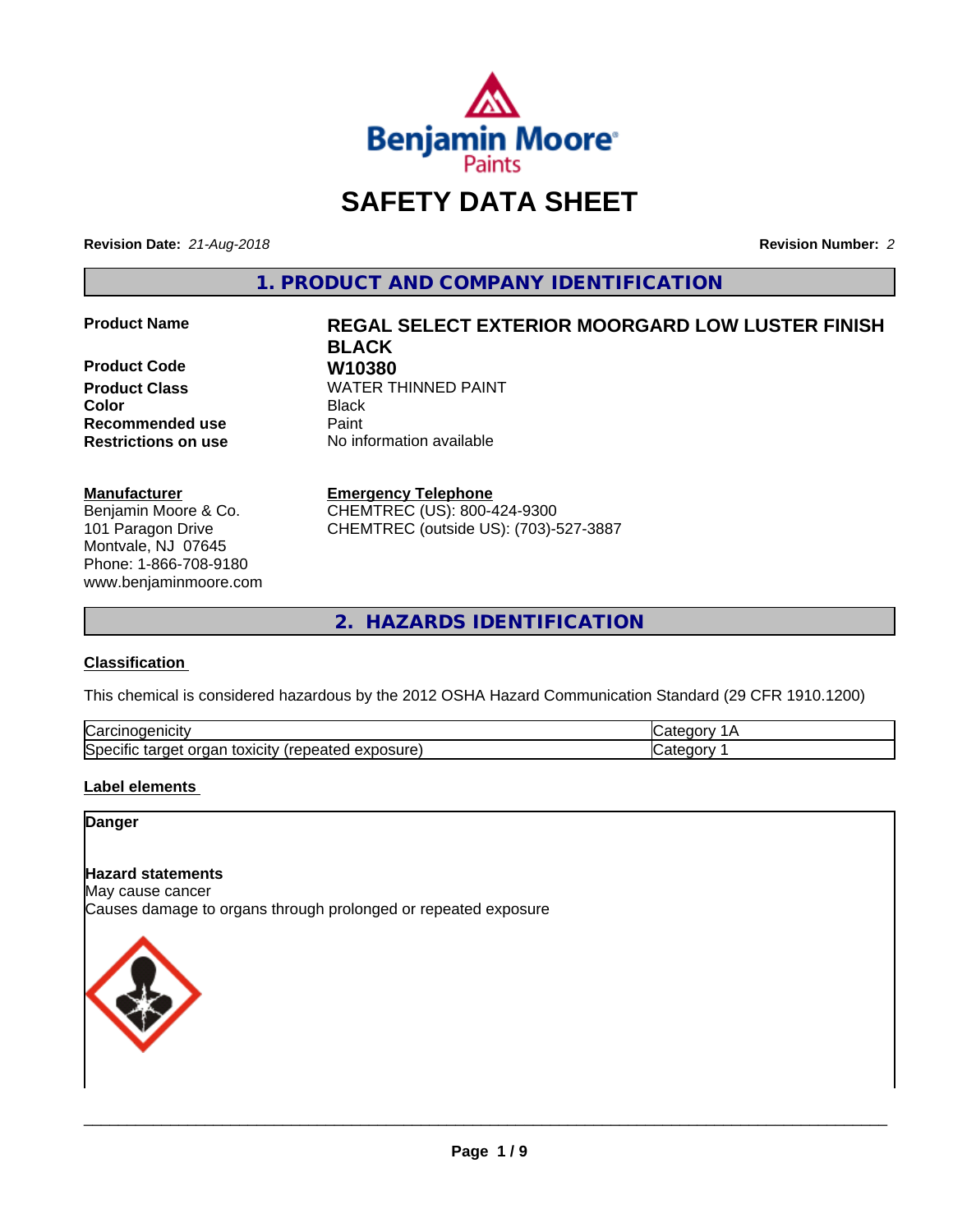#### **Appearance** liquid **Contract Contract Contract Contract Contract Contract Contract Contract Contract Contract Contract Contract Contract Contract Contract Contract Contract Contract Contract Contract Contract Contract Con**

#### **Precautionary Statements - Prevention**

Obtain special instructions before use Do not handle until all safety precautions have been read and understood Use personal protective equipment as required Do not breathe dust/fume/gas/mist/vapors/spray Wash face, hands and any exposed skin thoroughly after handling Do not eat, drink or smoke when using this product

#### **Precautionary Statements - Response**

IF exposed or concerned: Get medical advice/attention

#### **Precautionary Statements - Storage**

Store locked up

#### **Precautionary Statements - Disposal**

Dispose of contents/container to an approved waste disposal plant

#### **Hazards not otherwise classified (HNOC)**

Not applicable

#### **Other information**

No information available

# **3. COMPOSITION INFORMATION ON COMPONENTS**

| <b>Chemical name</b>            | <b>CAS No.</b> | Weight-% |
|---------------------------------|----------------|----------|
| Silica.<br>. crvstalline        | 14808-60-7     | ~~<br>∠∪ |
| Carbon black                    | 1333-86-4      |          |
| Sodium C14-C16 olefin sulfonate | 68439-57-6     | v.u      |

|                                                  | 4. FIRST AID MEASURES                                                                                    |
|--------------------------------------------------|----------------------------------------------------------------------------------------------------------|
| <b>General Advice</b>                            | No hazards which require special first aid measures.                                                     |
| <b>Eye Contact</b>                               | Rinse thoroughly with plenty of water for at least 15 minutes and consult a<br>physician.                |
| <b>Skin Contact</b>                              | Wash off immediately with soap and plenty of water while removing all<br>contaminated clothes and shoes. |
| <b>Inhalation</b>                                | Move to fresh air. If symptoms persist, call a physician.                                                |
| Ingestion                                        | Clean mouth with water and afterwards drink plenty of water. Consult a physician<br>if necessary.        |
| <b>Most Important</b><br><b>Symptoms/Effects</b> | None known.                                                                                              |
| <b>Notes To Physician</b>                        | Treat symptomatically.                                                                                   |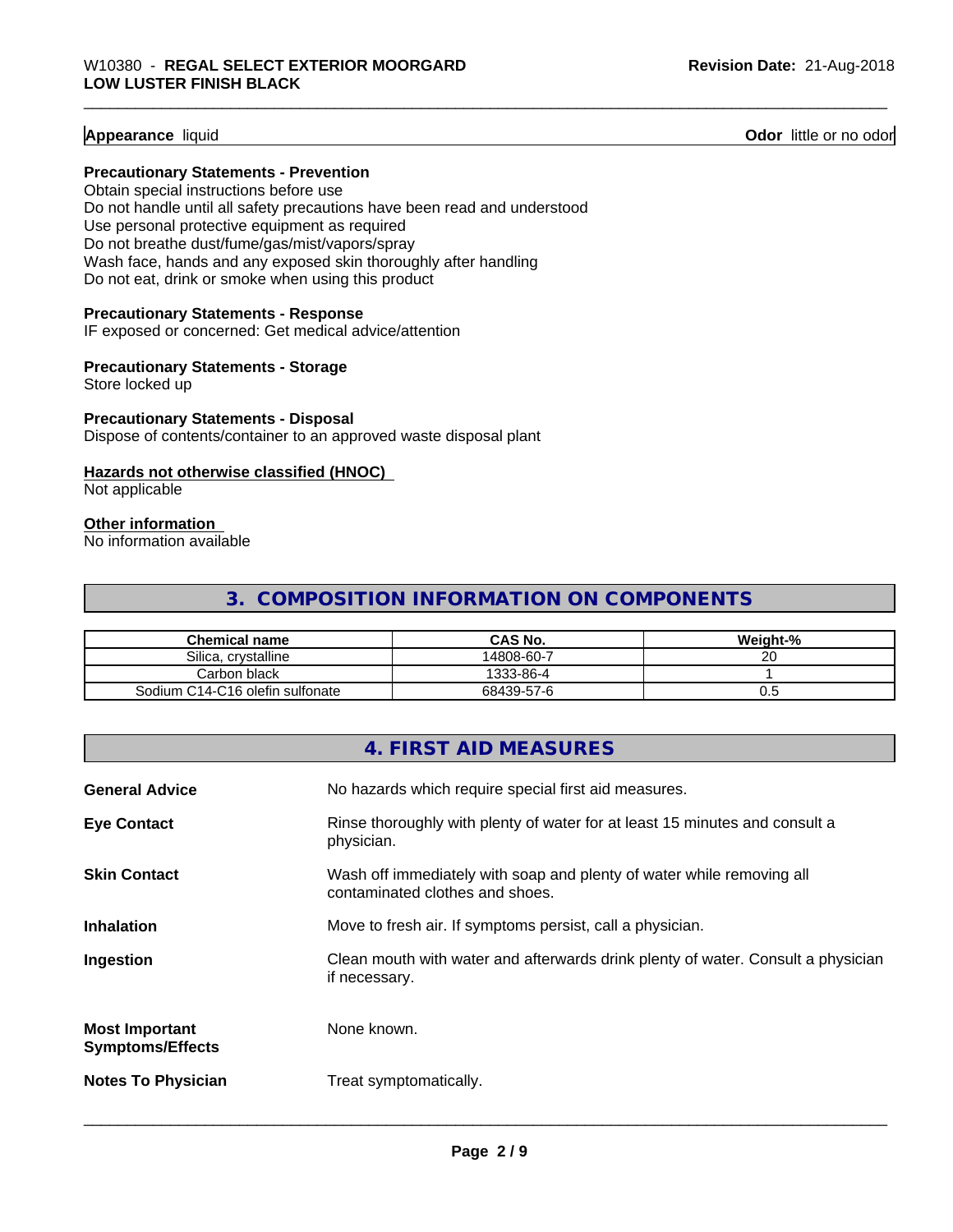# **5. FIRE-FIGHTING MEASURES**

| <b>Suitable Extinguishing Media</b>                                              | Use extinguishing measures that are appropriate to local<br>circumstances and the surrounding environment.                                   |
|----------------------------------------------------------------------------------|----------------------------------------------------------------------------------------------------------------------------------------------|
| <b>Protective Equipment And Precautions For</b><br><b>Firefighters</b>           | As in any fire, wear self-contained breathing apparatus<br>pressure-demand, MSHA/NIOSH (approved or equivalent)<br>and full protective gear. |
| <b>Specific Hazards Arising From The Chemical</b>                                | Closed containers may rupture if exposed to fire or<br>extreme heat.                                                                         |
| <b>Sensitivity To Mechanical Impact</b>                                          | No.                                                                                                                                          |
| <b>Sensitivity To Static Discharge</b>                                           | No.                                                                                                                                          |
| <b>Flash Point Data</b><br>Flash Point (°F)<br>Flash Point (°C)<br><b>Method</b> | Not applicable<br>Not applicable<br>Not applicable                                                                                           |
| <b>Flammability Limits In Air</b>                                                |                                                                                                                                              |
| Lower flammability limit:<br><b>Upper flammability limit:</b>                    | Not applicable<br>Not applicable                                                                                                             |
| <b>Flammability: 0</b><br>NFPA<br>Health: 1                                      | <b>Instability: 0</b><br><b>Special: Not Applicable</b>                                                                                      |
| <b>NFPA Legend</b><br>0 - Not Hazardous<br>1 - Slightly                          |                                                                                                                                              |

- 2 Moderate
- 3 High
- 4 Severe

*The ratings assigned are only suggested ratings, the contractor/employer has ultimate responsibilities for NFPA ratings where this system is used.*

*Additional information regarding the NFPA rating system is available from the National Fire Protection Agency (NFPA) at www.nfpa.org.*

# **6. ACCIDENTAL RELEASE MEASURES**

| <b>Personal Precautions</b>      | Avoid contact with skin, eyes and clothing. Ensure adequate ventilation.                             |
|----------------------------------|------------------------------------------------------------------------------------------------------|
| <b>Other Information</b>         | Prevent further leakage or spillage if safe to do so.                                                |
| <b>Environmental precautions</b> | See Section 12 for additional Ecological Information.                                                |
| <b>Methods for Cleaning Up</b>   | Soak up with inert absorbent material. Sweep up and shovel into suitable<br>containers for disposal. |

# **7. HANDLING AND STORAGE**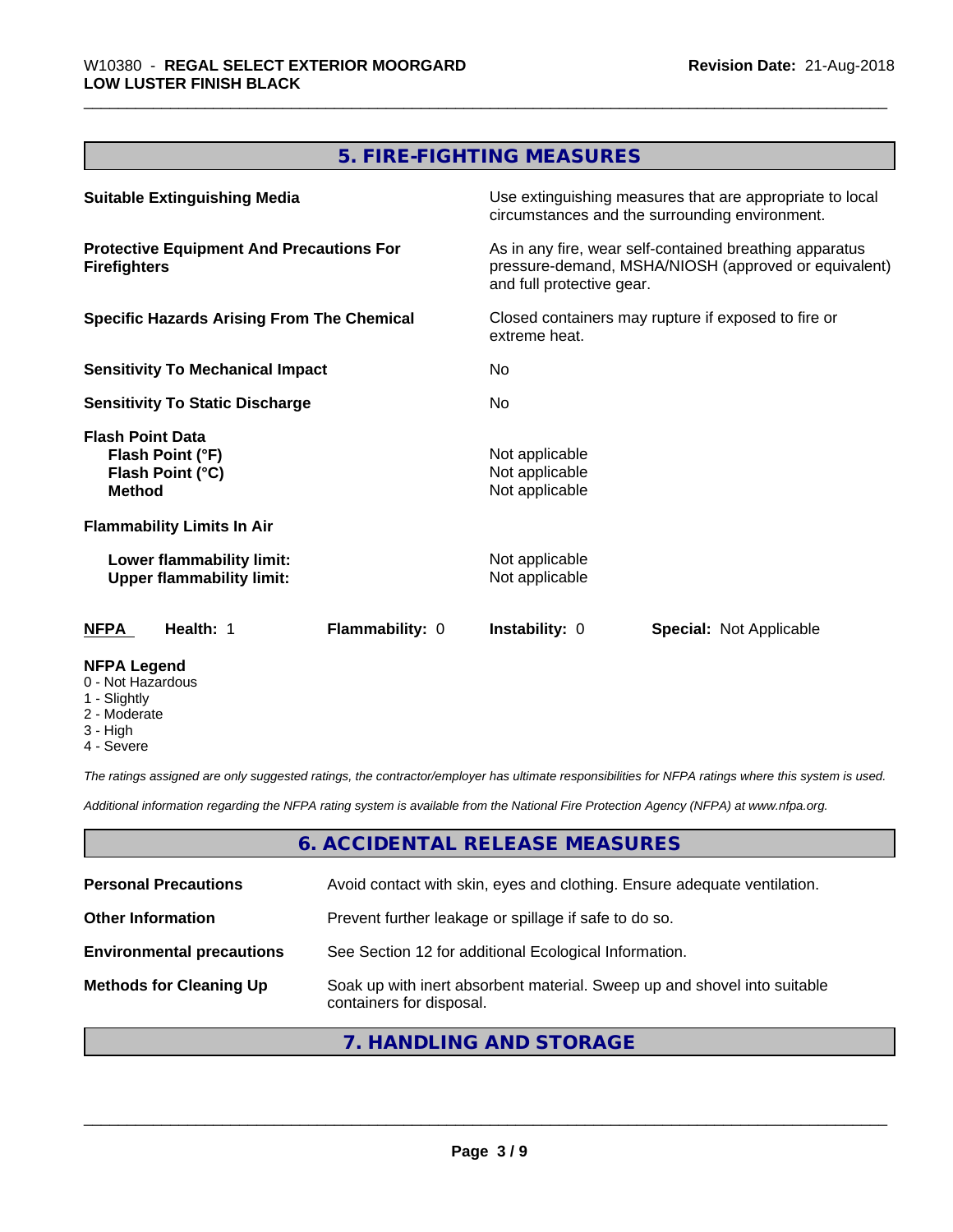| <b>Handling</b>               | Avoid contact with skin, eyes and clothing. Avoid breathing vapors, spray mists or<br>sanding dust. In case of insufficient ventilation, wear suitable respiratory<br>equipment. |
|-------------------------------|----------------------------------------------------------------------------------------------------------------------------------------------------------------------------------|
| <b>Storage</b>                | Keep container tightly closed. Keep out of the reach of children.                                                                                                                |
| <b>Incompatible Materials</b> | No information available                                                                                                                                                         |
|                               | 8. EXPOSURE CONTROLS/PERSONAL PROTECTION                                                                                                                                         |

#### **Exposure Limits**

| <b>Chemical name</b>       | <b>ACGIH TLV</b>                       | <b>PFI</b><br>OSHA<br>--                      |
|----------------------------|----------------------------------------|-----------------------------------------------|
| Silica.<br><br>crvstalline | TWA<br>0.025r<br>∵ma/m~                |                                               |
| Carbon black               | <b>TWA</b><br>ma/m <sup>3</sup><br>чч. | <b>TWA</b><br>ma/m <sup>3</sup><br>ບ.ບ<br>. . |

#### **Legend**

ACGIH - American Conference of Governmental Industrial Hygienists Exposure Limits OSHA - Occupational Safety & Health Administration Exposure Limits N/E - Not Established

**Engineering Measures** Ensure adequate ventilation, especially in confined areas.

clothing before re-use. Wash thoroughly after handling.

#### **Personal Protective Equipment**

| <b>Eye/Face Protection</b>    | Safety glasses with side-shields.                                        |
|-------------------------------|--------------------------------------------------------------------------|
| <b>Skin Protection</b>        | Protective gloves and impervious clothing.                               |
| <b>Respiratory Protection</b> | In case of insufficient ventilation wear suitable respiratory equipment. |
| <b>Hygiene Measures</b>       | Avoid contact with skin, eyes and clothing. Remove and wash contaminated |

**9. PHYSICAL AND CHEMICAL PROPERTIES**

| Appearance                  | liquid                   |
|-----------------------------|--------------------------|
| Odor                        | little or no odor        |
| <b>Odor Threshold</b>       | No information available |
| Density (Ibs/gal)           | $9.4 - 9.8$              |
| <b>Specific Gravity</b>     | $1.14 - 1.18$            |
| рH                          | No information available |
| <b>Viscosity (cps)</b>      | No information available |
| Solubility(ies)             | No information available |
| <b>Water solubility</b>     | No information available |
| <b>Evaporation Rate</b>     | No information available |
| Vapor pressure @20 °C (kPa) | No information available |
| Vapor density               | No information available |
| Wt. % Solids                | $40 - 50$                |
| Vol. % Solids               | $30 - 40$                |
| Wt. % Volatiles             | $50 - 60$                |
| Vol. % Volatiles            | $60 - 70$                |
| VOC Regulatory Limit (g/L)  | < 50                     |
| <b>Boiling Point (°F)</b>   | 212                      |
| <b>Boiling Point (°C)</b>   | 100                      |
| <b>Freezing Point (°F)</b>  | 32                       |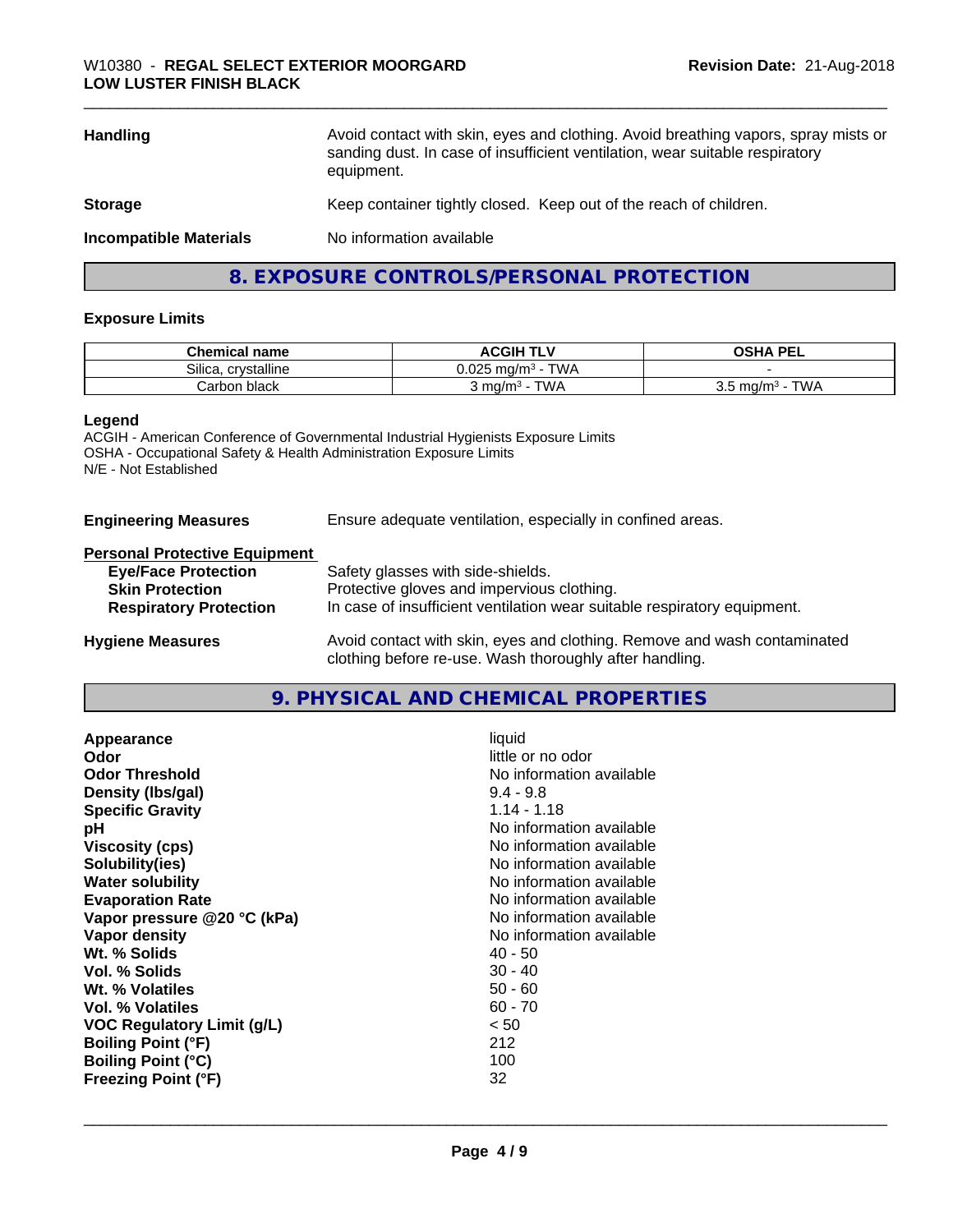#### \_\_\_\_\_\_\_\_\_\_\_\_\_\_\_\_\_\_\_\_\_\_\_\_\_\_\_\_\_\_\_\_\_\_\_\_\_\_\_\_\_\_\_\_\_\_\_\_\_\_\_\_\_\_\_\_\_\_\_\_\_\_\_\_\_\_\_\_\_\_\_\_\_\_\_\_\_\_\_\_\_\_\_\_\_\_\_\_\_\_\_\_\_ W10380 - **REGAL SELECT EXTERIOR MOORGARD LOW LUSTER FINISH BLACK**

| <b>Freezing Point (°C)</b>           | 0                        |
|--------------------------------------|--------------------------|
| Flash Point (°F)                     | Not applicable           |
| Flash Point (°C)                     | Not applicable           |
| <b>Method</b>                        | Not applicable           |
| Flammability (solid, gas)            | Not applicable           |
| <b>Upper flammability limit:</b>     | Not applicable           |
| Lower flammability limit:            | Not applicable           |
| <b>Autoignition Temperature (°F)</b> | No information available |
| <b>Autoignition Temperature (°C)</b> | No information available |
| Decomposition Temperature (°F)       | No information available |
| Decomposition Temperature (°C)       | No information available |
| <b>Partition coefficient</b>         | No information available |

# **10. STABILITY AND REACTIVITY**

| <b>Reactivity</b>                       | Not Applicable                           |
|-----------------------------------------|------------------------------------------|
| <b>Chemical Stability</b>               | Stable under normal conditions.          |
| <b>Conditions to avoid</b>              | Prevent from freezing.                   |
| <b>Incompatible Materials</b>           | No materials to be especially mentioned. |
| <b>Hazardous Decomposition Products</b> | None under normal use.                   |
| Possibility of hazardous reactions      | None under normal conditions of use.     |

# **11. TOXICOLOGICAL INFORMATION**

| <b>Product Information</b>                                                                                                  |                                                                                                                                                                                                                                                                                                                                           |  |
|-----------------------------------------------------------------------------------------------------------------------------|-------------------------------------------------------------------------------------------------------------------------------------------------------------------------------------------------------------------------------------------------------------------------------------------------------------------------------------------|--|
| Information on likely routes of exposure                                                                                    |                                                                                                                                                                                                                                                                                                                                           |  |
|                                                                                                                             | <b>Principal Routes of Exposure</b> Eye contact, skin contact and inhalation.                                                                                                                                                                                                                                                             |  |
| <b>Acute Toxicity</b>                                                                                                       |                                                                                                                                                                                                                                                                                                                                           |  |
| <b>Product Information</b>                                                                                                  | No information available                                                                                                                                                                                                                                                                                                                  |  |
| Symptoms related to the physical, chemical and toxicological characteristics                                                |                                                                                                                                                                                                                                                                                                                                           |  |
| <b>Symptoms</b>                                                                                                             | No information available                                                                                                                                                                                                                                                                                                                  |  |
| Delayed and immediate effects as well as chronic effects from short and long-term exposure                                  |                                                                                                                                                                                                                                                                                                                                           |  |
| Eye contact<br><b>Skin contact</b><br><b>Inhalation</b><br>Ingestion<br><b>Sensitization</b><br><b>Neurological Effects</b> | May cause slight irritation.<br>Substance may cause slight skin irritation. Prolonged or repeated contact may dry<br>skin and cause irritation.<br>May cause irritation of respiratory tract.<br>Ingestion may cause gastrointestinal irritation, nausea, vomiting and diarrhea.<br>No information available<br>No information available. |  |
| <b>Mutagenic Effects</b>                                                                                                    | No information available.                                                                                                                                                                                                                                                                                                                 |  |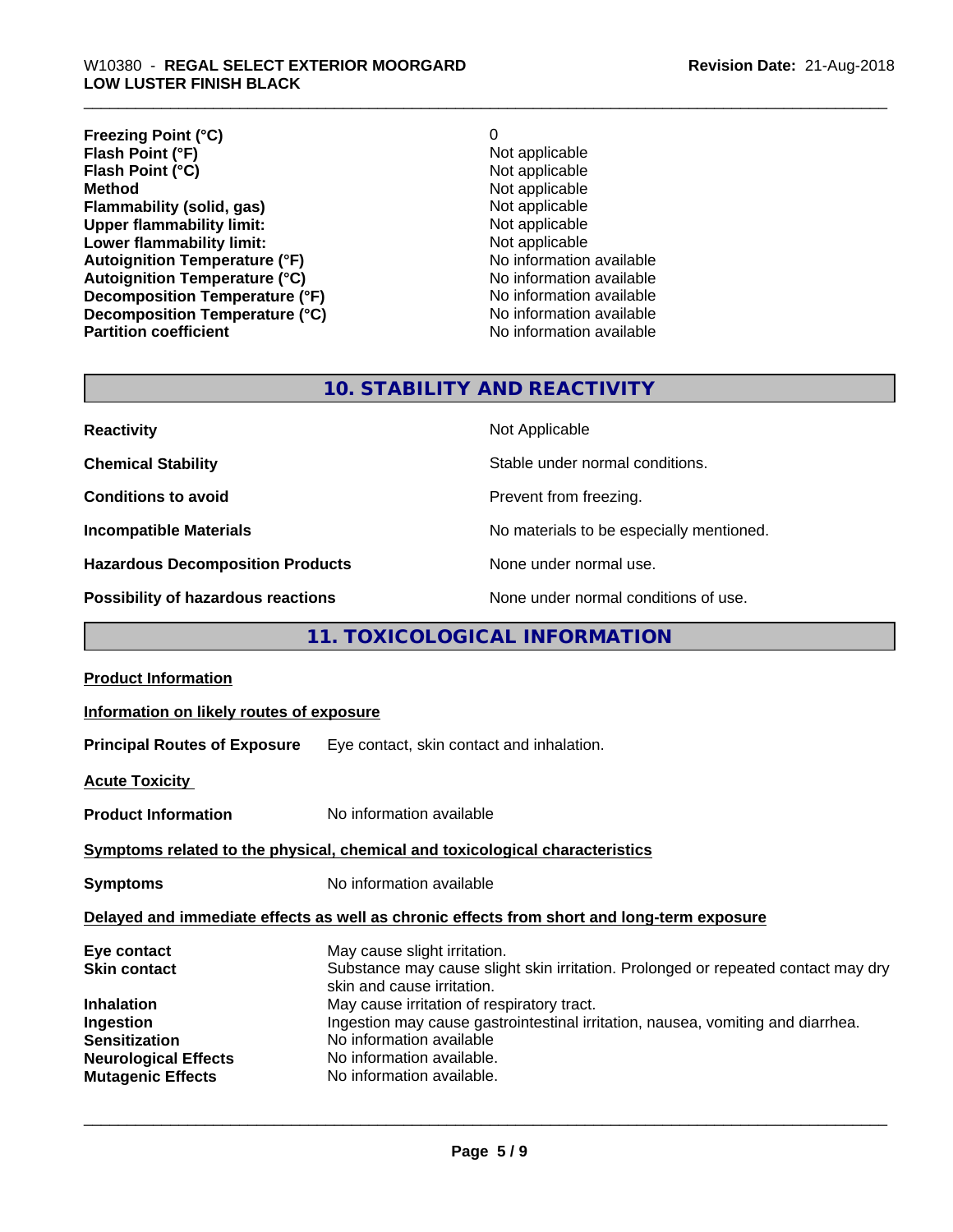| <b>Reproductive Effects</b>     | No information available.                                                  |
|---------------------------------|----------------------------------------------------------------------------|
| <b>Developmental Effects</b>    | No information available.                                                  |
| Target organ effects            | No information available.                                                  |
| <b>STOT - single exposure</b>   | No information available.                                                  |
| <b>STOT - repeated exposure</b> | Causes damage to organs through prolonged or repeated exposure if inhaled. |
| Other adverse effects           | No information available.                                                  |
| <b>Aspiration Hazard</b>        | No information available                                                   |

**Numerical measures of toxicity**

#### **The following values are calculated based on chapter 3.1 of the GHS document**

**ATEmix (oral)** 3010 mg/kg

#### **Component Information**

Silica, crystalline LD50 Oral: 500 mg/kg (Rat) Carbon black LD50 Oral: > 15400 mg/kg (Rat) LD50 Dermal: > 3000 mg/kg (Rabbit)

#### **Carcinogenicity**

*The information below indicateswhether each agency has listed any ingredient as a carcinogen:.*

| <b>Chemical name</b> | <b>IARC</b>          | <b>NTP</b>  | <b>OSHA</b> |
|----------------------|----------------------|-------------|-------------|
|                      | . - Human Carcinogen | Known Human | Listed      |
| Silica, crystalline  |                      | Carcinogen  |             |
|                      | 2B - Possible Human  |             | Listed      |
| Carbon black         | Carcinogen           |             |             |

• Crystalline Silica has been determined to be carcinogenic to humans by IARC (1) when in respirable form. Risk of cancer depends on duration and level of inhalation exposure to spray mist or dust from sanding the dried paint.

#### **Legend**

IARC - International Agency for Research on Cancer NTP - National Toxicity Program OSHA - Occupational Safety & Health Administration

**12. ECOLOGICAL INFORMATION**

# **Ecotoxicity Effects**

The environmental impact of this product has not been fully investigated.

# **Product Information**

#### **Acute Toxicity to Fish**

No information available

#### **Acute Toxicity to Aquatic Invertebrates**

No information available

#### **Acute Toxicity to Aquatic Plants**

No information available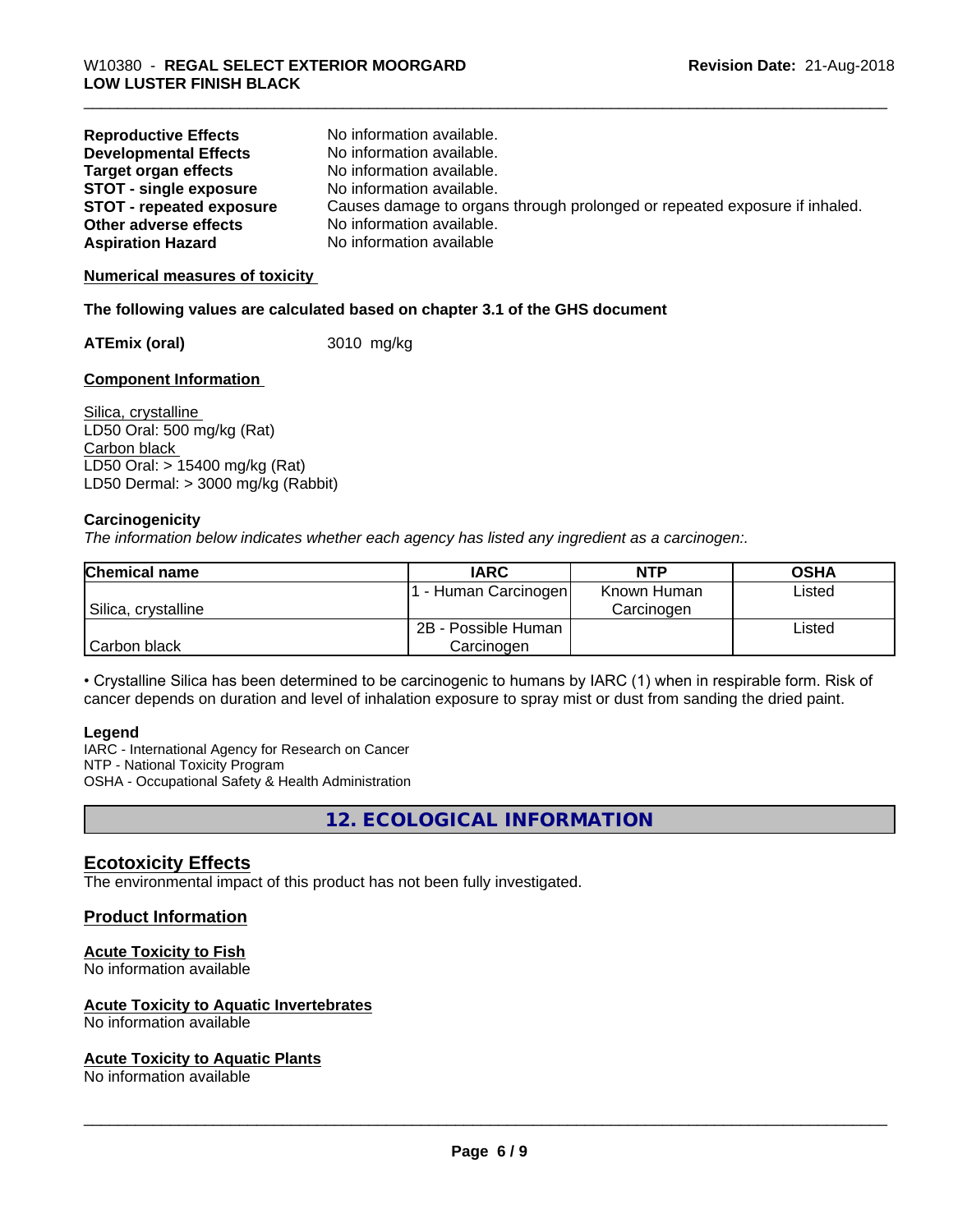#### **Persistence / Degradability**

No information available.

# **Bioaccumulation**

No information available.

# **Mobility in Environmental Media**

No information available.

# **Ozone**

No information available

### **Component Information**

#### **Acute Toxicity to Fish**

No information available

### **Acute Toxicity to Aquatic Invertebrates**

No information available

### **Acute Toxicity to Aquatic Plants**

No information available

|                                  | 13. DISPOSAL CONSIDERATIONS                                                                                                                                                                                               |
|----------------------------------|---------------------------------------------------------------------------------------------------------------------------------------------------------------------------------------------------------------------------|
| <b>Waste Disposal Method</b>     | Dispose of in accordance with federal, state, and local regulations. Local<br>requirements may vary, consult your sanitation department or state-designated<br>environmental protection agency for more disposal options. |
|                                  | 14. TRANSPORT INFORMATION                                                                                                                                                                                                 |
| <b>DOT</b>                       | Not regulated                                                                                                                                                                                                             |
| <b>ICAO / IATA</b>               | Not regulated                                                                                                                                                                                                             |
| <b>IMDG / IMO</b>                | Not regulated                                                                                                                                                                                                             |
|                                  | <b>15. REGULATORY INFORMATION</b>                                                                                                                                                                                         |
| <b>International Inventories</b> |                                                                                                                                                                                                                           |
| <b>TSCA: United States</b>       | Yes - All components are listed or exempt.                                                                                                                                                                                |

# **Federal Regulations**

| SARA 311/312 hazardous categorization |     |  |
|---------------------------------------|-----|--|
| Acute health hazard                   | No  |  |
| Chronic Health Hazard                 | Yes |  |

**DSL: Canada** Yes - All components are listed or exempt.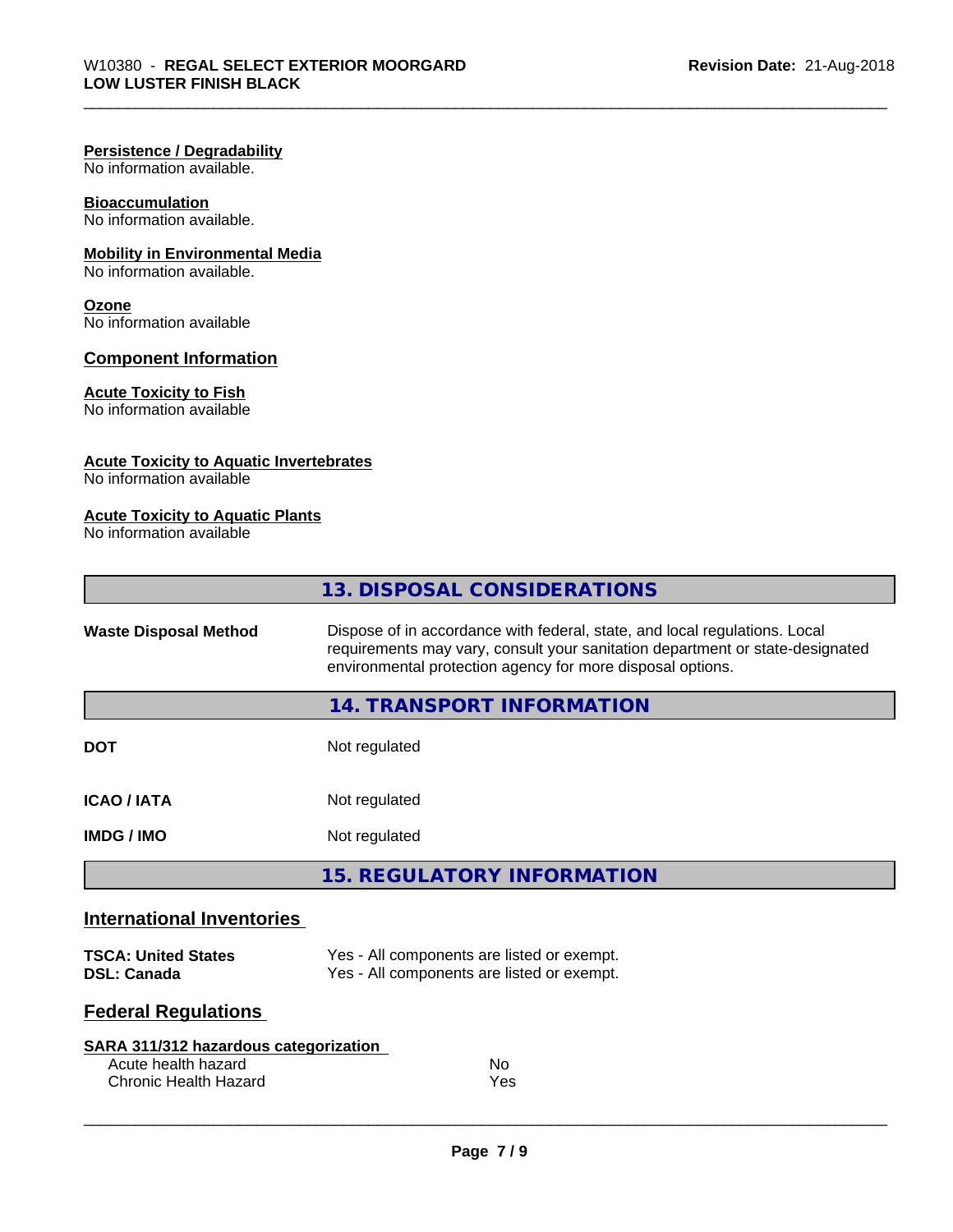| Fire hazard                       | Nο |  |
|-----------------------------------|----|--|
| Sudden release of pressure hazard | No |  |
| Reactive Hazard                   | Nο |  |

### **SARA 313**

Section 313 of Title III of the Superfund Amendments and Reauthorization Act of 1986 (SARA). This product contains a chemical or chemicals which are subject to the reporting requirements of the Act and Title 40 of the Code of Federal Regulations, Part 372:

*None*

### **Clean Air Act,Section 112 Hazardous Air Pollutants (HAPs) (see 40 CFR 61)**

This product contains the following HAPs:

*None*

# **US State Regulations**

#### **California Proposition 65**

**WARNING:** Cancer and Reproductive Harm– www.P65warnings.ca.gov

#### **State Right-to-Know**

| <b>Chemical name</b>  | ssachusetts<br>$\sim$<br>ма | . Jersev<br><b>New</b> | <b>`nsvivania</b> |
|-----------------------|-----------------------------|------------------------|-------------------|
| Silica<br>crystalline |                             |                        |                   |
| black<br>∟arbor       |                             |                        |                   |

#### **Legend**

X - Listed

# **16. OTHER INFORMATION**

**HMIS** - **Health:** 1\* **Flammability:** 0 **Reactivity:** 0 **PPE:** -

**HMIS Legend**

- 0 Minimal Hazard
- 1 Slight Hazard
- 2 Moderate Hazard
- 3 Serious Hazard
- 4 Severe Hazard
- Chronic Hazard

X - Consult your supervisor or S.O.P. for "Special" handling instructions.

*Note: The PPE rating has intentionally been left blank. Choose appropriate PPE that will protect employees from the hazards the material will present under the actual normal conditions of use.*

*Caution: HMISÒ ratings are based on a 0-4 rating scale, with 0 representing minimal hazards or risks, and 4 representing significant hazards or risks. Although HMISÒ ratings are not required on MSDSs under 29 CFR 1910.1200, the preparer, has chosen to provide them. HMISÒ ratings are to be used only in conjunction with a fully implemented HMISÒ program by workers who have received appropriate HMISÒ training. HMISÒ is a registered trade and service mark of the NPCA. HMISÒ materials may be purchased exclusively from J. J. Keller (800) 327-6868.*